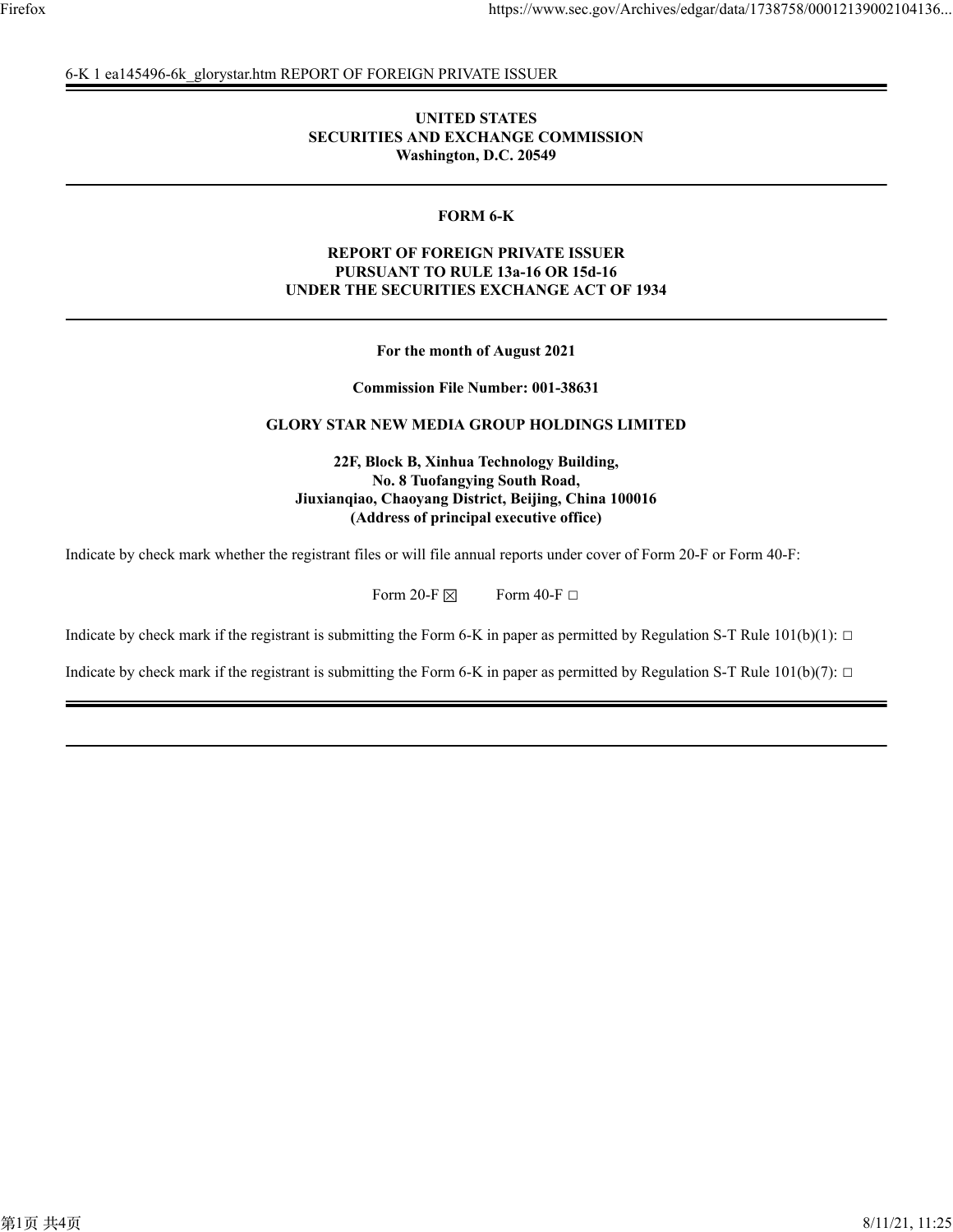#### **Change in Registrant's Certifying Accountant**

Glory Star New Media Group Holdings Limited (the "Company") is furnishing this current report on Form 6-K to report the dismissal of Friedman LLP ("Friedman") effective August 9, 2021 and that the Company has appointed Assentsure PAC (the "Successor Auditors") as successor auditor of the Company effective August 9, 2021 and for the fiscal year ending December 31, 2021.

In connection therewith, the Company provides that:

1. the dismissal of Friedman and the appointment of the Successor Auditors have been considered and approved by the Company's audit committee and board of directors on August 9, 2021.

2. The audit report of Friedman on the financial statements of the Company as of and for the years ended December 31, 2019 and 2020 did not contain any adverse opinion or disclaimer of opinion, nor was it qualified or modified as to uncertainty, audit scope, or accounting principles.

3. During Friedman's term of audit engagement from February 21, 2020 to August 9, 2021, there were no disagreements with Friedman on any matter of accounting principles or practices, financial statement disclosure, or auditing scope or procedures, which disagreements, if not resolved to Friedman's satisfaction, would have caused Friedman to make reference in connection with its opinion to the subject matter of the disagreement. During the years ended December 31, 2019 and 2020, and through August 9, 2021 there have been no reportable events requiring disclosures, as defined in Item  $16F(a)(1)(v)(A)-D$  of Form 20-F.

The Company provided Friedman with a copy of this Form 6-K and requested that Friedman provide the Company with a letter addressed to the Securities and Exchange Commission stating whether it agrees with the above statements. A copy of Friedman's letter is furnished as Exhibit 99.1 to this Form 6-K.

During the Company's most recent two fiscal years and through August 9, 2021, on or prior to the appointment of the Successor Auditors, neither the Company nor anyone on its behalf has consulted with the Successor Auditors on either (a) the application of accounting principles to a specified transaction, either completed or proposed, or the type of audit opinion that might be rendered on the Company's financial statements, or (b) any matter that was the subject of a disagreement, as that term is defined in Item  $16F(a)(1)(iv)$  of Form 20-F (and the related instructions thereto) or a reportable event as set forth in Item  $16F(a)(1)(v)(A)$ through (D) of Form 20-F.

The Company intends to use this Form 6-K and the accompanying exhibit to satisfy its reporting obligations under Item 16F(a) of its Form 20-F for the year ending December 31, 2021 to the extent provided in and permitted by Paragraph 2 of the Instructions to Item 16F of Form 20-F and plans to incorporate Exhibit 99.1 reference into its Form 20-F to the extent necessary to satisfy such reporting obligations

This Form 6-K, including all exhibits attached hereto, is hereby incorporated by reference into the Registrant's Registration Statements on Form S-8 (File No. 333-237788) and on Form F-3 (File No. 333-248554), each as filed with the Securities and Exchange Commission, to be a part thereof from the date on which this report is submitted, to the extent not superseded by documents or reports subsequently filed or furnished.

1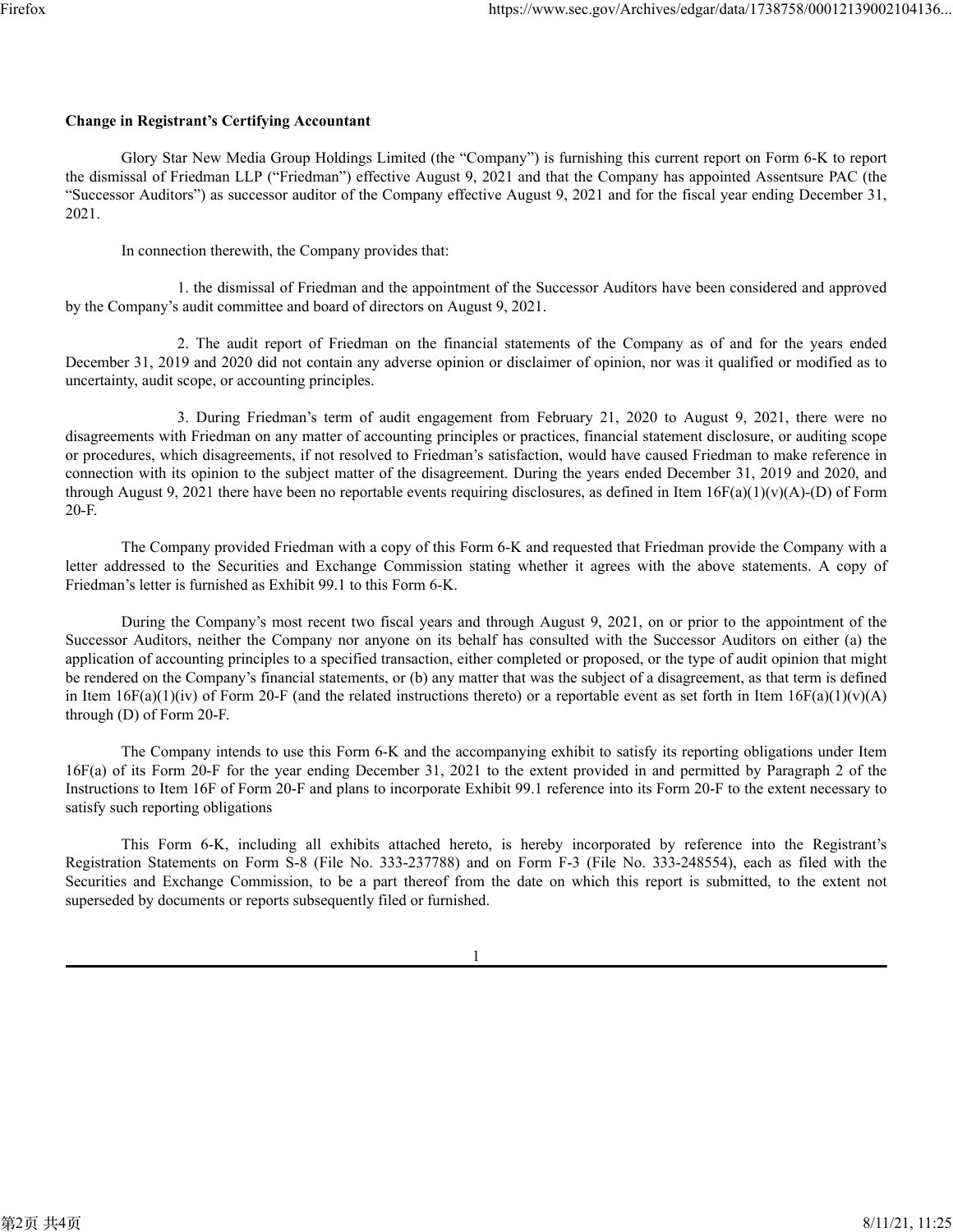## **SIGNATURES**

Pursuant to the requirements of the Securities Exchange Act of 1934, the registrant has duly caused this report to be signed on its behalf by the undersigned, thereunto duly authorized.

### **Glory Star New Media Group Holdings Limited**

By: /s/ Bing Zhang

Bing Zhang Chief Executive Officer

Dated: August 10, 2021

2